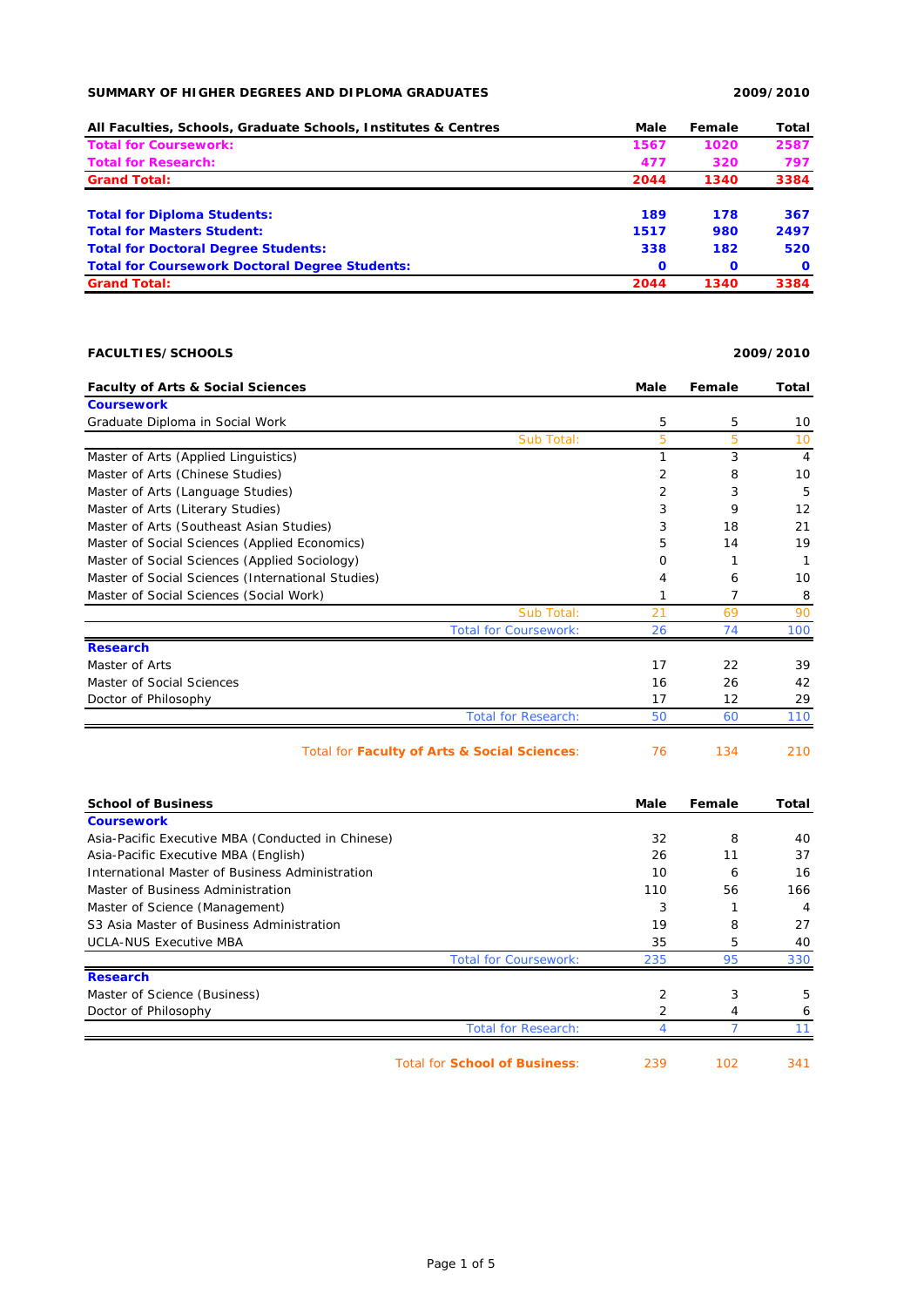| <b>School of Computing</b>                              | <b>Male</b>    | Female                   | <b>Total</b>   |
|---------------------------------------------------------|----------------|--------------------------|----------------|
| <b>Coursework</b>                                       |                |                          |                |
| Master of Computing                                     | 68             | 19                       | 87             |
| <b>Total for Coursework:</b>                            | 68             | 19                       | 87             |
| <b>Research</b>                                         |                |                          |                |
| Master of Science                                       | 7              | 10                       | 17             |
| Doctor of Philosophy                                    | 20             | 4                        | 24             |
| <b>Total for Research:</b>                              | 27             | 14                       | 41             |
| <b>Total for School of Computing:</b>                   | 95             | 33                       | 128            |
| <b>Faculty of Dentistry</b>                             | <b>Male</b>    | Female                   | <b>Total</b>   |
| <b>Coursework</b>                                       |                |                          |                |
| Graduate Diploma in Dental Implantology                 | 5              | 2                        | 7              |
| Sub Total:                                              | 5              | $\overline{2}$           | $\overline{7}$ |
| Master of Dental Surgery (Oral & Maxillofacial Surgery) | 3              | $\mathbf 0$              | 3              |
| Master of Dental Surgery (Orthodontics)                 | 3              | 3                        | 6              |
| Master of Dental Surgery (Periodontology)               | 1              | 2                        | 3              |
| Sub Total:                                              | $\overline{7}$ | 5                        | 12             |
| <b>Total for Coursework:</b>                            | 12             | $\overline{7}$           | 19             |
| <b>Research</b>                                         |                |                          |                |
| Master of Science                                       | 2              | 1                        | 3              |
| Doctor of Philosophy                                    | 2              | 1                        | 3              |
| <b>Total for Research:</b>                              | Δ              | $\overline{\mathcal{L}}$ | 6              |
| <b>Total for Faculty of Dentistry:</b>                  | 16             | 9                        | 25             |
|                                                         |                |                          |                |
| School of Design & Environment                          | Malo           | Eamala                   | Total          |

| School of Design & Environment                            |                              | Male | Female   | Total |
|-----------------------------------------------------------|------------------------------|------|----------|-------|
| <b>Coursework</b>                                         |                              |      |          |       |
| Master of Architecture                                    |                              | 44   | 42       | 86    |
| Master of Arts (Urban Design)                             |                              | 6    | 8        | 14    |
| Master of Landscape Architecture                          |                              | 5    | 2        |       |
| Master of Science (Building Science)                      |                              | 6    | 11       | 17    |
| Master of Science (Construction Law & Dispute Resolution) |                              | 2    |          | 3     |
| Master of Science (Environmental Management)              |                              | 11   | 13       | 24    |
| Master of Science (Project Management)                    |                              | 28   | 20       | 48    |
| Master of Science (Real Estate)                           |                              | 20   | 5        | 25    |
|                                                           | <b>Total for Coursework:</b> | 122  | 102      | 224   |
| <b>Research</b>                                           |                              |      |          |       |
| Master of Arts (Architecture)                             |                              |      | $\Omega$ |       |
| Master of Arts (Industrial Design)                        |                              |      | O        |       |
| Master of Science (Building)                              |                              | Ω    | 2        | 2     |
| Master of Science (Estate Management)                     |                              |      | $\Omega$ |       |
| Doctor of Philosophy                                      |                              |      | 2        | 6     |
| NUS-DTU Joint Ph.D.                                       |                              | 2    | 0        | 2     |
|                                                           | <b>Total for Research:</b>   | Q    |          |       |
|                                                           |                              |      |          |       |

Total for **School of Design & Environment**: 131 106 237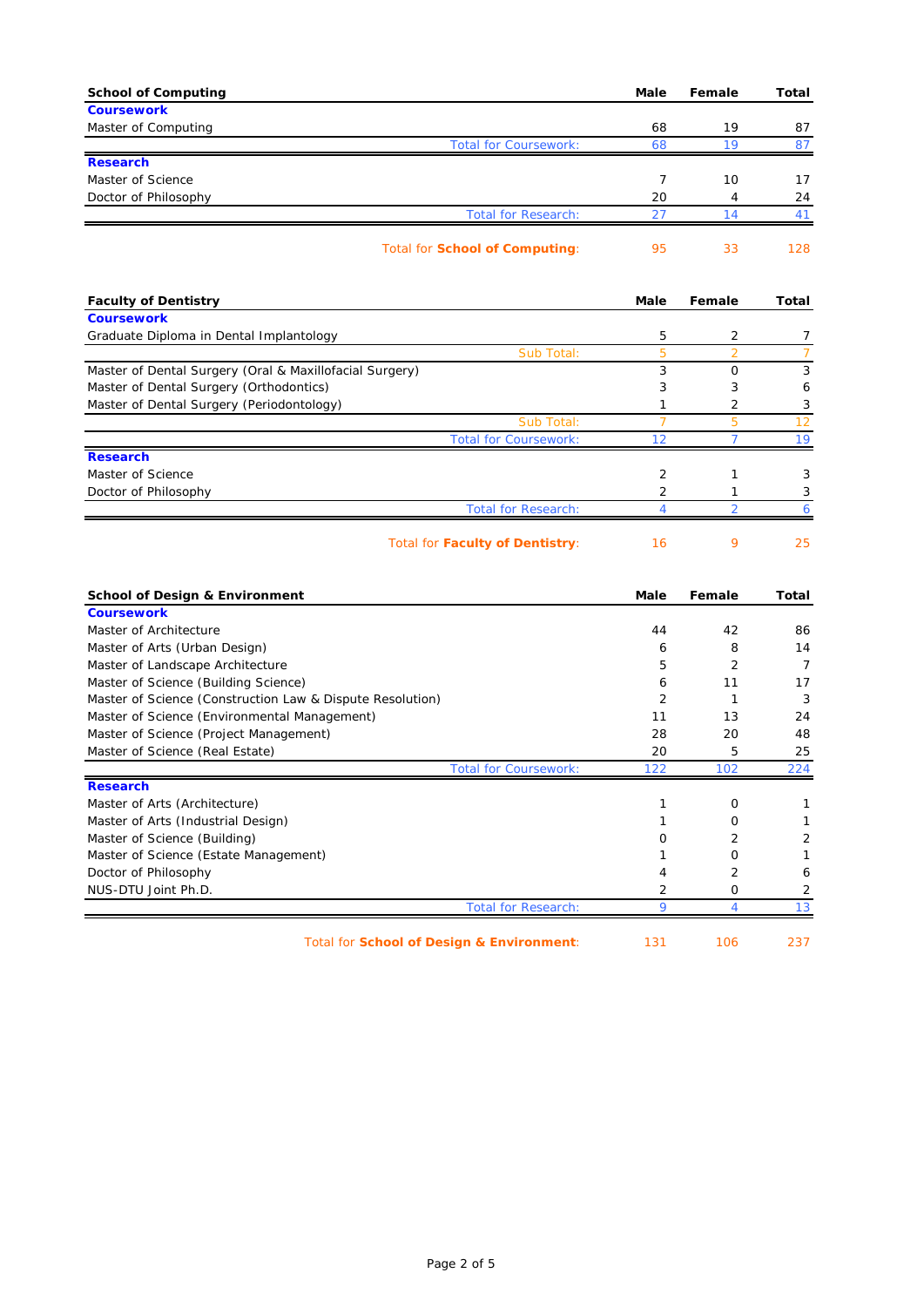| <b>Faculty of Engineering</b>                                 | Male        | Female         | Total             |
|---------------------------------------------------------------|-------------|----------------|-------------------|
| <b>Coursework</b>                                             |             |                |                   |
| Graduate Diploma in Aviation Management                       | 3           | 1              | 4                 |
| Sub Total:                                                    | 3           | $\mathbf{1}$   | $\overline{4}$    |
| Master of Science (Chemical Engineering)                      | 26          | 10             | 36                |
| Master of Science (Civil Engineering)                         | 43          | 14             | 57                |
| Master of Science (Electrical Engineering)                    | 91          | 28             | 119               |
| Master of Science (Environmental Engineering)                 | 7           | 13             | 20                |
| Master of Science (Geotechnical Engineering)                  | 3           | $\mathbf{1}$   | 4                 |
| Master of Science (Industrial and Systems Engineering)        | 51          | 30             | 81                |
| Master of Science (Intellectual Property Management)          | 7           | 8              | 15                |
| Master of Science (Management of Technology)                  | 36          | 15             | 51                |
| Master of Science (Materials Science and Engineering)         | 5           | 6              | 11                |
| Master of Science (Mechanical Engineering)                    | 46          | $\overline{7}$ | 53                |
| Master of Science (Mechatronics)                              | 19          | 4              | 23                |
| Master of Science (Safety, Health & Environmental Technology) | 15          | 8              | 23                |
| Master of Science (Systems Design and Management)             | 11          | 5              | 16                |
| Master of Science (Transportation Systems and Management)     | 9           | 8              | 17                |
| Sub Total:                                                    | 369         | 157            | 526               |
| <b>Total for Coursework:</b>                                  | 372         | 158            | 530               |
| <b>Research</b>                                               |             |                |                   |
| Master of Engineering                                         | 50          | 27             | 77                |
| Doctor of Philosophy                                          | 157         | 52             | 209               |
| NUS-TU/E Joint Ph.D.                                          | 7           | 0              | 7                 |
| NUS-UIUC Joint Ph.D.                                          | 1           | 0<br>79        | 1                 |
| <b>Total for Research:</b>                                    | 215         |                | 294               |
| Total for <b>Faculty of Engineering</b> :                     | 587         | 237            | 824               |
|                                                               |             |                |                   |
| <b>Faculty of Law</b>                                         | Male        | Female         | Total             |
| <b>Coursework</b>                                             |             |                |                   |
|                                                               |             |                |                   |
| Graduate Diploma in Maritime & Arbitration                    | 5           | 0              | 5                 |
| Sub Total:                                                    | 5           | $\mathbf{O}$   | 5                 |
| Master of Laws                                                | 5           | 8              | 13                |
| Master of Laws (Asian Legal Studies)                          | 5           | 0              | 5                 |
| Master of Laws (Corporate & Financial Services Law)           | 19          | 24             | 43                |
| Master of Laws (Intellectual Property & Technology Law)       | 1           | $\overline{7}$ | 8                 |
| Master of Laws (International & Comparative Law)              | 8           | 10             | 18                |
| Master of Laws (International Business Law)                   | 26          | 33             | 59                |
| Master of Laws (Maritime Law)                                 | b           | 4              | 9                 |
| Sub Total:                                                    | 69          | 86             | 155               |
| <b>Total for Coursework:</b>                                  | 74          | 86             | 160               |
| <b>Research</b>                                               |             |                |                   |
| Master of Laws                                                | 2           | $\mathbf{1}$   | 3                 |
| Doctor of Philosophy                                          | 1           | $\mathbf{1}$   | 2                 |
| <b>Total for Research:</b>                                    | 3           | $\overline{2}$ | 5                 |
| Total for Faculty of Law:                                     | 77          | 88             | 165               |
| Lee Kuan Yew School of Public Policy                          | <b>Male</b> | Female         |                   |
| <b>Coursework</b>                                             |             |                |                   |
| Executive Graduate Diploma in Public Administration           | 14          | 16             | 30                |
| Sub Total:                                                    | 14          | 16             | 30                |
| Master in Public Administration                               | 49          | 33             | 82                |
| Master in Public Management                                   | 16          | 6              | 22                |
| Master in Public Policy                                       | 45          | 41             | 86                |
| Sub Total:                                                    | 110         | 80             | 190               |
| <b>Total for Coursework:</b>                                  | 124         | 96             | 220               |
| <b>Research</b>                                               |             |                |                   |
| Doctor of Philosophy                                          | 1           | 0              | 1                 |
| <b>Total for Research:</b>                                    | 1           | $\mathbf{O}$   | <b>Total</b><br>1 |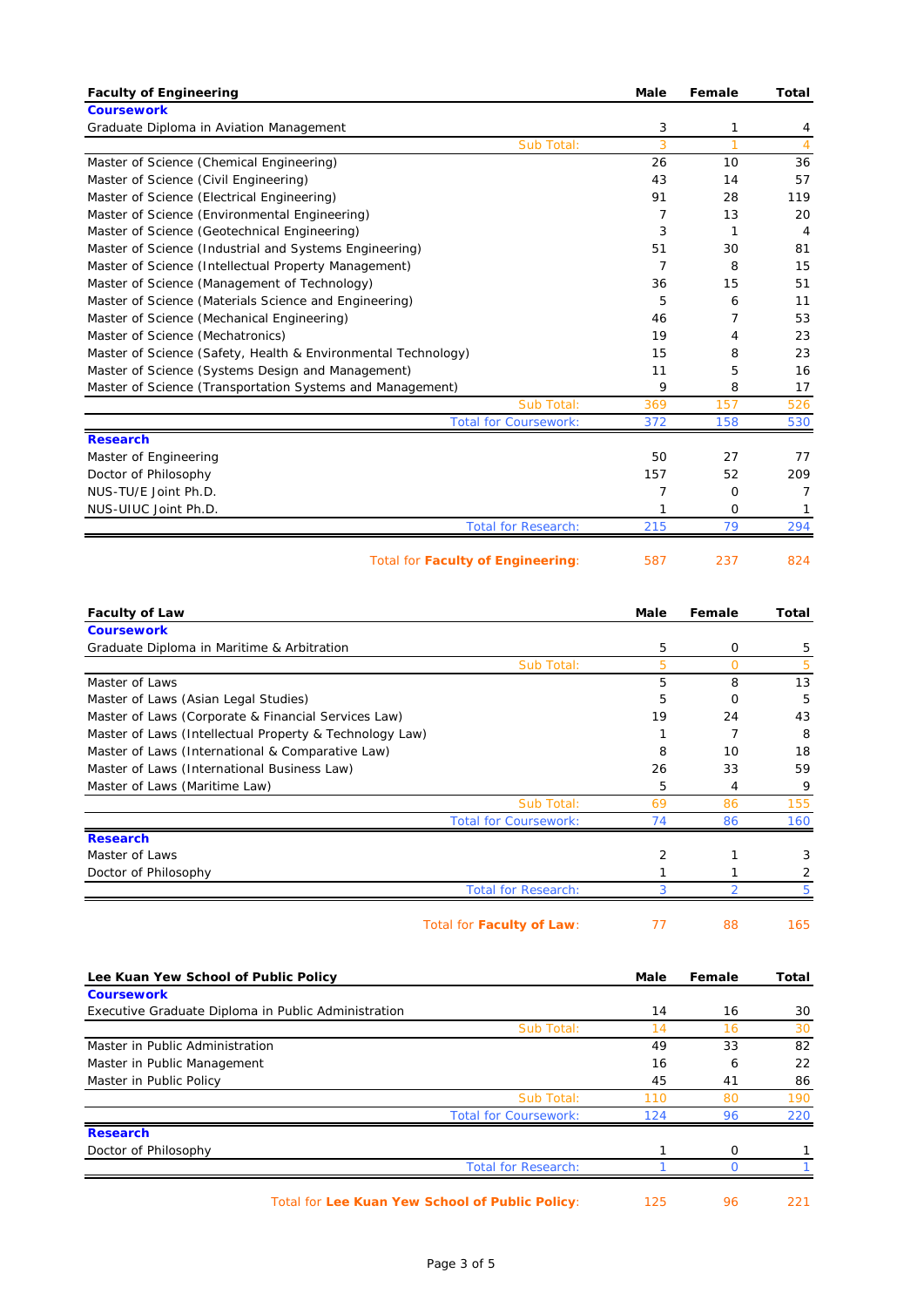| <b>Faculty of Science</b>                                                             | Male                | Female              | Total          |
|---------------------------------------------------------------------------------------|---------------------|---------------------|----------------|
| <b>Coursework</b>                                                                     |                     |                     |                |
| Joint Master of Science in Industrial Chemistry                                       | 8                   | 2                   | 10             |
| Master of Science (Applied Physics)                                                   | $\overline{2}$      | 0                   | 2              |
| Master of Science (Chemistry)                                                         | 19                  | 19                  | 38             |
| Master of Science (Mathematics)                                                       | 1                   | 4                   | 5              |
| Master of Science (Pharmaceutical Sciences and Technology)                            | $\overline{2}$      | 1                   | 3              |
| Master of Science (Statistics)                                                        | 15                  | 16                  | 31             |
| Master of Science in Financial Engineering                                            | 65                  | 14                  | 79             |
| NUS-ANU Master of Science (Science Communication)                                     | 0                   | 1                   | $\mathbf{1}$   |
| <b>Total for Coursework:</b><br><b>Research</b>                                       | 112                 | 57                  | 169            |
| Master of Science                                                                     | 27                  | 18                  | 45             |
| Master of Science (Pharmacy)                                                          | $\mathbf{O}$        | $\overline{2}$      | 2              |
| Doctor of Philosophy                                                                  | 59                  | 52                  | 111            |
| NUS-ANU Joint PhD                                                                     | 1                   | 0                   | $\mathbf{1}$   |
| <b>Total for Research:</b>                                                            | 87                  | 72                  | 159            |
| <b>Total for Faculty of Science:</b>                                                  | 199                 | 129                 | 328            |
|                                                                                       |                     |                     |                |
| Yong Loo Lin School of Medicine                                                       | Male                | Female              | Total          |
| <b>Coursework</b>                                                                     |                     |                     |                |
| Graduate Diploma in Family Medicine                                                   | 42                  | 33                  | 75             |
| Graduate Diploma in Family Practice Dermatology                                       | 16                  | 9                   | 25             |
| Graduate Diploma in Geriatric Medicine                                                | 12                  | 5                   | 17             |
| Graduate Diploma in Occupational Medicine                                             | 11                  | 2                   | 13             |
| Sub Total:                                                                            | 81                  | 49                  | 130            |
| Master of Clinical Investigation                                                      | 5                   | $\overline{2}$      | $\overline{7}$ |
| Master of Medicine (Anaesthesiology)                                                  | 3                   | 10                  | 13             |
| Master of Medicine (Diagnostic Radiology)                                             | 6                   | 3                   | 9              |
| Master of Medicine (Emergency Medicine)                                               | 4<br>$\overline{7}$ | 7<br>$\overline{7}$ | 11             |
| Master of Medicine (Family Medicine)                                                  |                     |                     | 14             |
| Master of Medicine (Internal Medicine)                                                | 16<br>3             | 26<br>2             | 42<br>5        |
| Master of Medicine (Obstetrics and Gynaecology)<br>Master of Medicine (Ophthalmology) | 6                   | 6                   | 12             |
| Master of Medicine (Orthopaedic Surgery)                                              | $\overline{2}$      | 0                   | 2              |
| Master of Medicine (Otorhinolaryngology)                                              | 5                   | 5                   | 10             |
| Master of Medicine (Paediatric Medicine)                                              | 2                   | 6                   | 8              |
| Master of Medicine (Psychiatry)                                                       | 3                   | 2                   | 5              |
| Master of Medicine (Surgery)                                                          | 12                  | 4                   | 16             |
| Master of Nursing                                                                     | 5                   | 34                  | 39             |
| Master of Public Health                                                               | 16                  | 18                  | 34             |
| Sub Total:                                                                            | 95                  | 132                 | 227            |
| <b>Total for Coursework:</b>                                                          | 176                 | 181                 | 357            |
| <b>Research</b>                                                                       |                     |                     |                |
| Joint M.Sc. in Infectious Diseases, Vaccinology and Drug Discovery                    | 3                   | 2                   | 5              |
| Master of Science                                                                     | 10                  | 24                  | 34             |
| Doctor of Medicine                                                                    | $\mathbf{1}$        | 0                   | -1             |
| Doctor of Philosophy                                                                  | 41                  | 39                  | 80             |
| NUS-KI Joint PhD                                                                      | 1                   | 0                   | 1              |
| <b>Total for Research:</b>                                                            | 56                  | 65                  | 121            |
|                                                                                       |                     |                     |                |

| Yong Siew Toh Conservatory of Music            | Male | Female | Total |
|------------------------------------------------|------|--------|-------|
| <b>Coursework</b>                              |      |        |       |
| Graduate Diploma in Music Performance          |      |        |       |
| <b>Total for Coursework:</b>                   |      |        |       |
| Total for Yong Siew Toh Conservatory of Music: |      |        |       |

Page 4 of 5